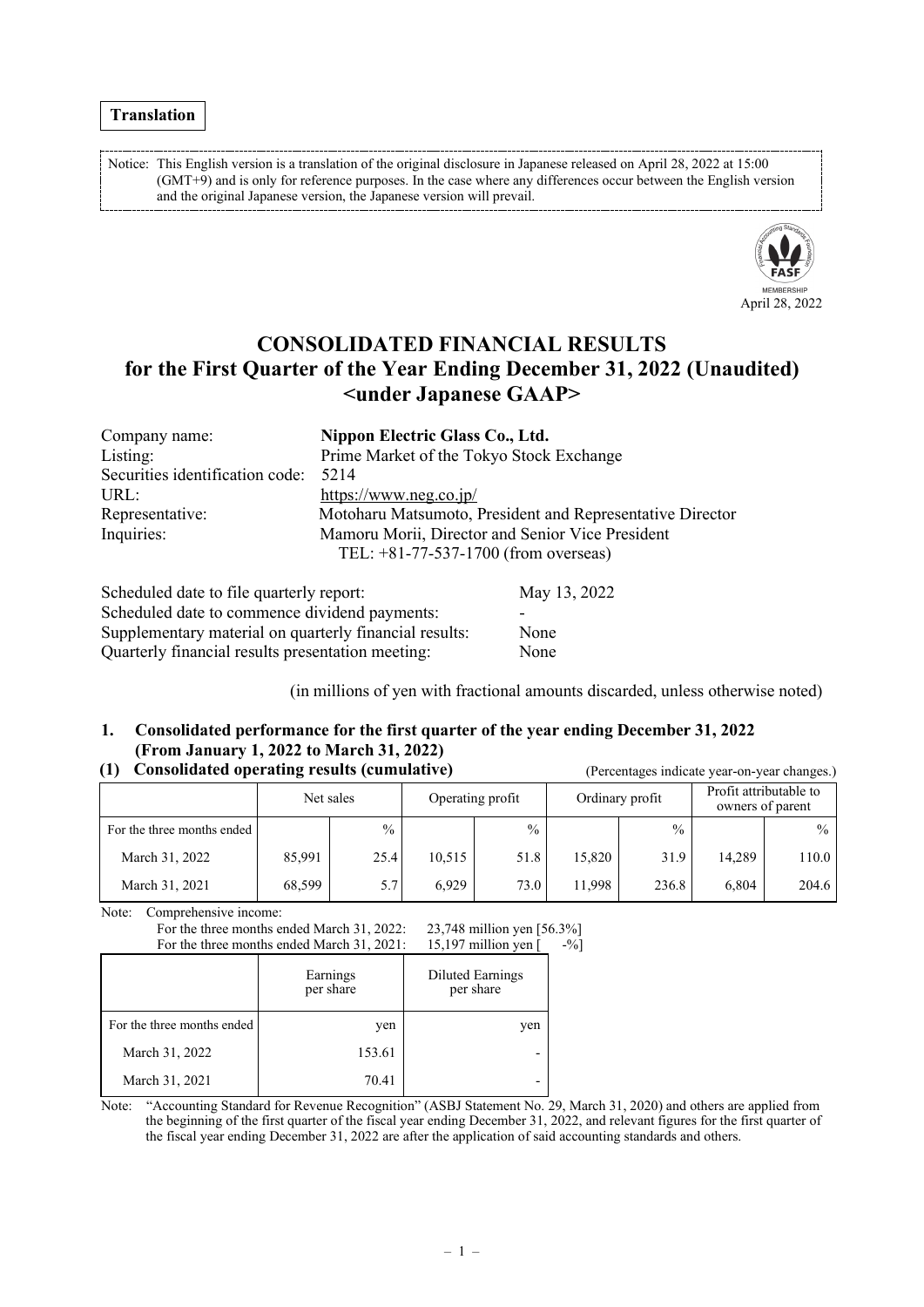### **(2) Consolidated financial position**

|                   | Total assets |         | Equity ratio  |  |
|-------------------|--------------|---------|---------------|--|
| As of             |              |         | $\frac{0}{0}$ |  |
| March 31, 2022    | 727,045      | 517,477 | 70.6          |  |
| December 31, 2021 | 698,129      | 499,742 | 70.9          |  |

Reference: Equity:

As of March 31, 2022: 513,023 million yen

As of December 31, 2021: 495,070 million yen

Note: "Accounting Standard for Revenue Recognition" (ASBJ Statement No. 29, March 31, 2020) and others are applied from the beginning of the first quarter of the fiscal year ending December 31, 2022, and relevant figures for the first quarter of the fiscal year ending December 31, 2022 are after the application of said accounting standards and others.

### **2. Cash dividends**

|                                                         |                                                                             | Annual dividends |                          |       |        |  |  |  |
|---------------------------------------------------------|-----------------------------------------------------------------------------|------------------|--------------------------|-------|--------|--|--|--|
|                                                         | First quarter-end Second quarter-end Third quarter-end<br>Total<br>Year-end |                  |                          |       |        |  |  |  |
|                                                         | yen                                                                         | yen              | yen                      | yen   | yen    |  |  |  |
| For the year ended<br>December 31, 2021                 |                                                                             | 50.00            | $\overline{\phantom{0}}$ | 60.00 | 110.00 |  |  |  |
| For the year ending<br>December 31, 2022                | $\overline{\phantom{0}}$                                                    |                  |                          |       |        |  |  |  |
| For the year ending<br>December 31, 2022<br>(Forecasts) |                                                                             | 60.00            |                          | 60.00 | 120.00 |  |  |  |

Note: Revision of the forecasts most recently announced: None

### **3. Consolidated earnings forecasts for the year ending December 31, 2022 (From January 1, 2022 to December 31, 2022)**

(Percentages indicate year-on-year changes.)

|                                              | Net sales |                       | Operating profit |                       | Ordinary profit |                        | Profit attributable<br>to owners of parent |                       | Earnings<br>per share |
|----------------------------------------------|-----------|-----------------------|------------------|-----------------------|-----------------|------------------------|--------------------------------------------|-----------------------|-----------------------|
| For the six months<br>ending June $30, 2022$ | 170,000   | $\frac{0}{0}$<br>19.4 | 20,000           | $\frac{0}{0}$<br>30.4 | 21,000          | $\frac{0}{0}$<br>(7.9) | 18,000                                     | $\frac{0}{0}$<br>33.0 | yen<br>193.49         |
| For the year<br>ending December 31, 2022     | 330,000   | 13.0                  | 37,000           | 12.9                  | 37,000          | (17.7)                 | 30,000                                     | 7.5                   | 322.49                |

Note: 1. Revision of the forecasts most recently announced: Yes

2. For the revision to consolidated earnings forecasts, please refer to "Notice Concerning Revision of Consolidated Earnings Forecasts for the Six Months Ending June 30, 2022," which was announced today (April 28, 2022).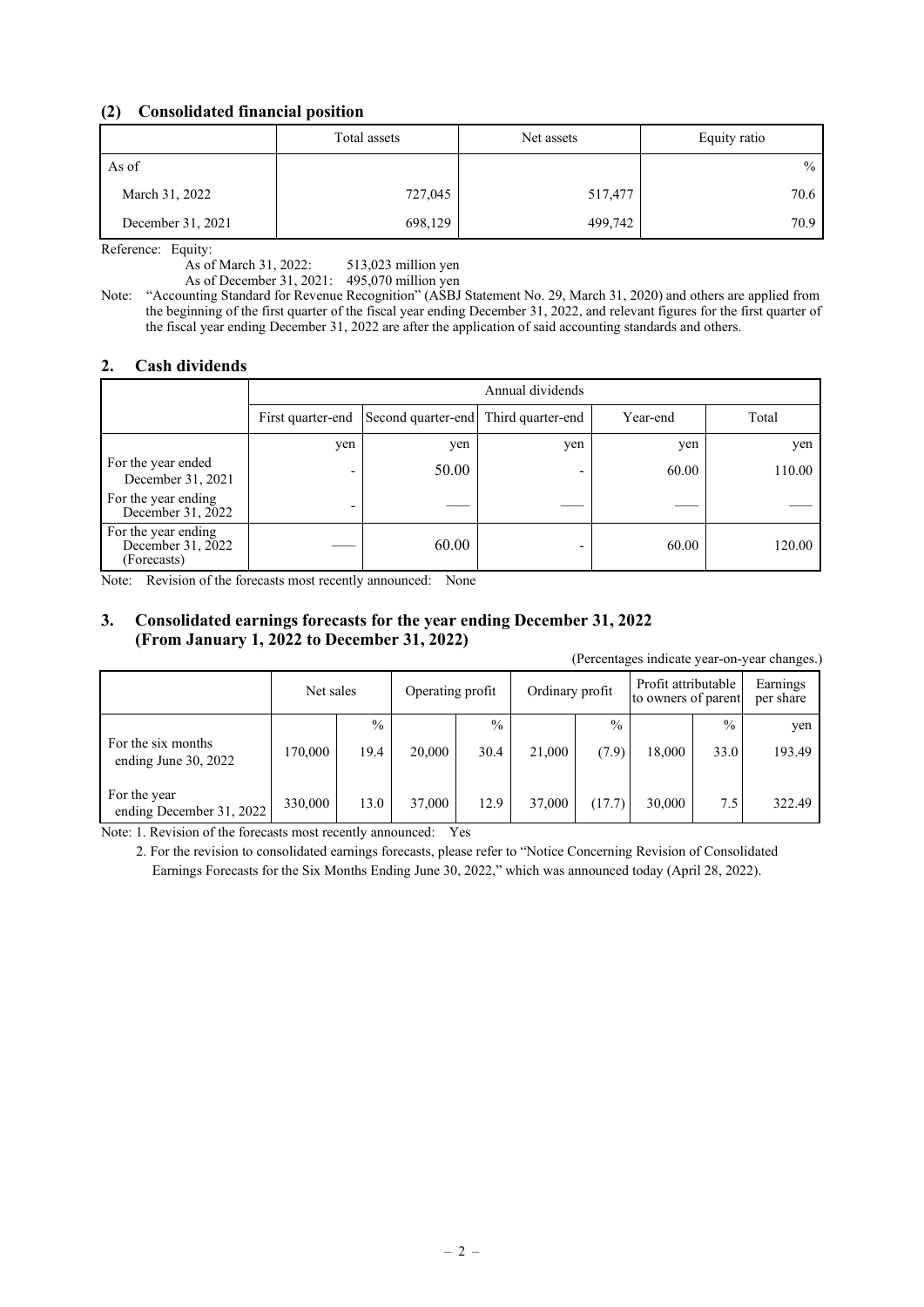**\* Notes**

- **(1) Changes in significant subsidiaries during the three months under review** (changes in specified subsidiaries resulting in the change in scope of consolidation): None
- **(2) Application of special accounting for preparing the quarterly consolidated financial statements:** Yes
- **(3) Changes in accounting policies, changes in accounting estimates, and restatement of prior period financial statements after error corrections**
	- A. Changes in accounting policies due to revisions to accounting standards: Yes
	- B. Changes in accounting policies due to other reasons: None
	- C. Changes in accounting estimates: None
	- D. Restatement of prior period financial statements after error corrections: None

### **(4) Number of issued shares (common stock)**

A. Total number of issued shares at the end of the period (including treasury stock)

| As of March 31, 2022    | 99,523,246 shares |
|-------------------------|-------------------|
| As of December 31, 2021 | 99,523,246 shares |

B. Number of treasury shares at the end of the period

| As of March 31, 2022    | 6,496,222 shares |
|-------------------------|------------------|
| As of December 31, 2021 | 6,495,982 shares |

C. Average number of shares during the period (cumulative from the beginning of the fiscal year)

| For the three months ended March 31, 2022 | 93,027,144 shares |
|-------------------------------------------|-------------------|
| For the three months ended March 31, 2021 | 96,641,160 shares |
|                                           |                   |

\* This quarterly financial results report is exempt from quarterly review by Certified Public Accountants or Audit firm.

\* Proper use of earnings forecasts, and other special directions

The forward-looking statements, including earnings forecasts, contained in these materials are based on certain assumptions deemed to be reasonable by the Company and its subsidiaries ("the Company Group") and include risks and contingencies. Actual business results may differ substantially due to a number of factors. For more details, please refer to the section of "(2) Information regarding consolidated earnings forecasts and other forward-looking statements in Qualitative Information Regarding Consolidated Results for the Three Months" on page 5.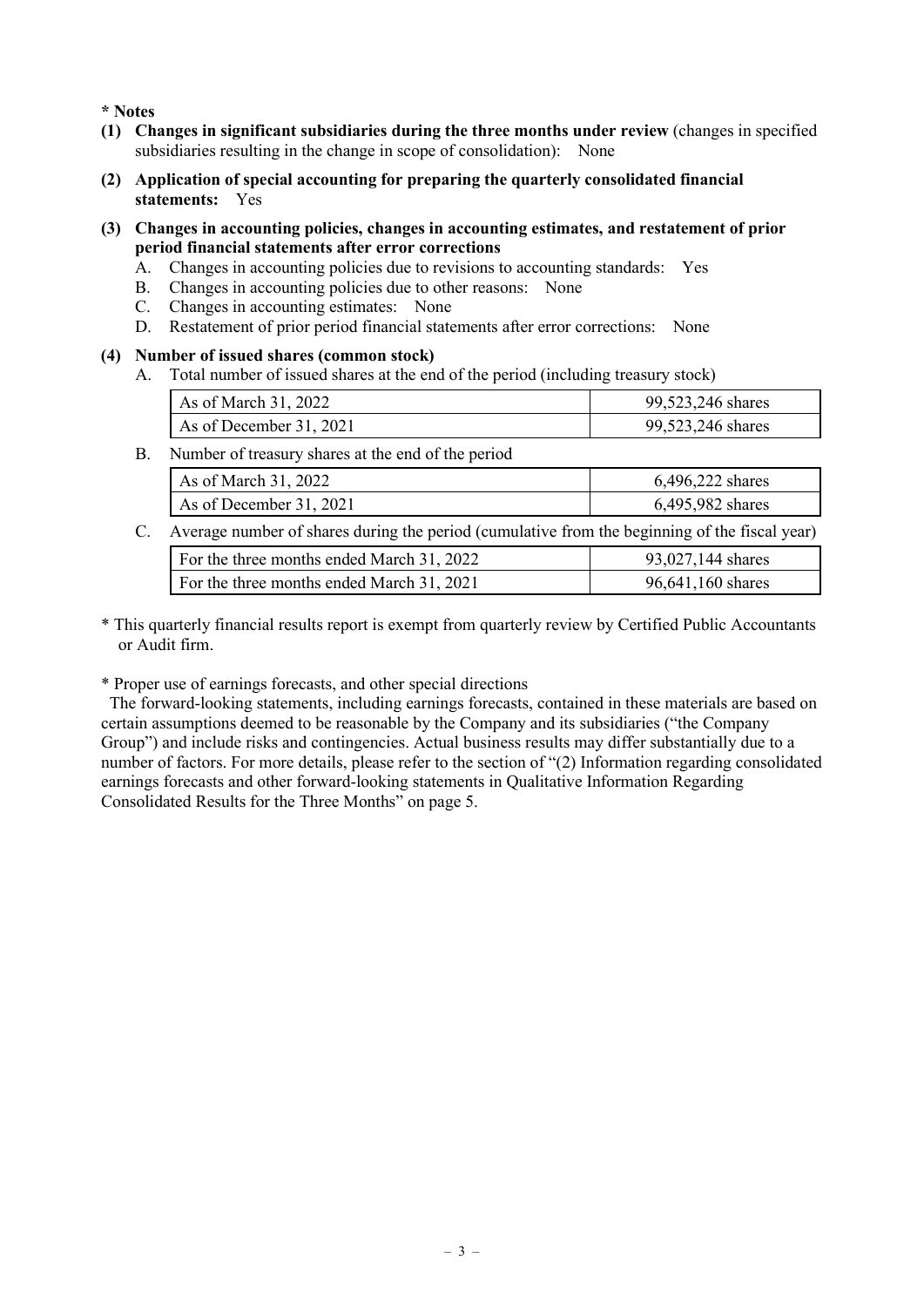### **Qualitative Information Regarding Consolidated Results for the Three Months**

### **(1) Information regarding operating results (Three months ended March 31, 2022)**

### **A. Overview**

The global economy faced an uncertain outlook as the situation in Ukraine began to affect corporate activities, in addition to the spread of the novel coronavirus disease. In the domestic economy, corporate production activities and capital investment continued to show signs of recovery.

Under these circumstances, during the first quarter of the fiscal year (from January 1 to March 31, 2022), sales of glass for flat panel displays (FPDs) were strong. Price revisions for glass fiber permeated amid continued firm demand. As a result, net sales exceeded those of the same period of the previous fiscal year (January 1 to March 31, 2021).

In terms of profit/loss, operating profit, ordinary profit, and profit attributable to owners of parent were all significantly higher than the same period of the previous fiscal year due to recording increased net sales, foreign exchange gains, insurance income, and other factors.

As a change in accounting policy, "Accounting Standard for Revenue Recognition" (ASBJ Statement No. 29, March 31, 2020) and others are applied from the beginning of the first quarter of the fiscal year ending December 31, 2022. As a result, year on year comparisons are based on figures calculated using different standards.

**B. Operating results** (Billions of yen) Three months ended March 31, 2021 Three months ended March 31, 2022 Change (%) Net sales 68.5 85.9 25 Operating profit  $6.9$  10.5 52 Ordinary profit 11.9 15.8 32 Profit attributable to owners of parent 110

Note: Amounts less than 100 million yen are omitted.

### (Sales by products)

| Reporting                |                                                 | Three months ended<br>March 31, 2021 |        | Three months ended | March 31, 2022 | Change             |        |
|--------------------------|-------------------------------------------------|--------------------------------------|--------|--------------------|----------------|--------------------|--------|
| segment                  | Segment                                         | billions<br>of yen                   | $(\%)$ | billions<br>of yen | $(\%)$         | billions<br>of yen | $(\%)$ |
| Glass<br><b>Business</b> | Electronics<br>and<br>Information<br>Technology | 34.9                                 | 51     | 43.8               | 51             | 8.9                | 26     |
|                          | Performance<br>Materials and<br>Others          | 33.6                                 | 49     | 42.1               | 49             | 8.4                | 25     |
| Total                    |                                                 | 68.5                                 | 100    | 85.9               | 100            | 17.3               | 25     |

Note: Amounts less than 100 million yen are omitted.

### (Net sales)

Electronics and Information Technology:

Shipments of glass for FPDs increased for 10.5 generation size glass amid firm demand, and demand for glass for optical and electronic devices remained strong for use in home appliances, semiconductors, and auto parts. As a result, net sales of Electronics and Information Technology increased from the same period of the previous fiscal year.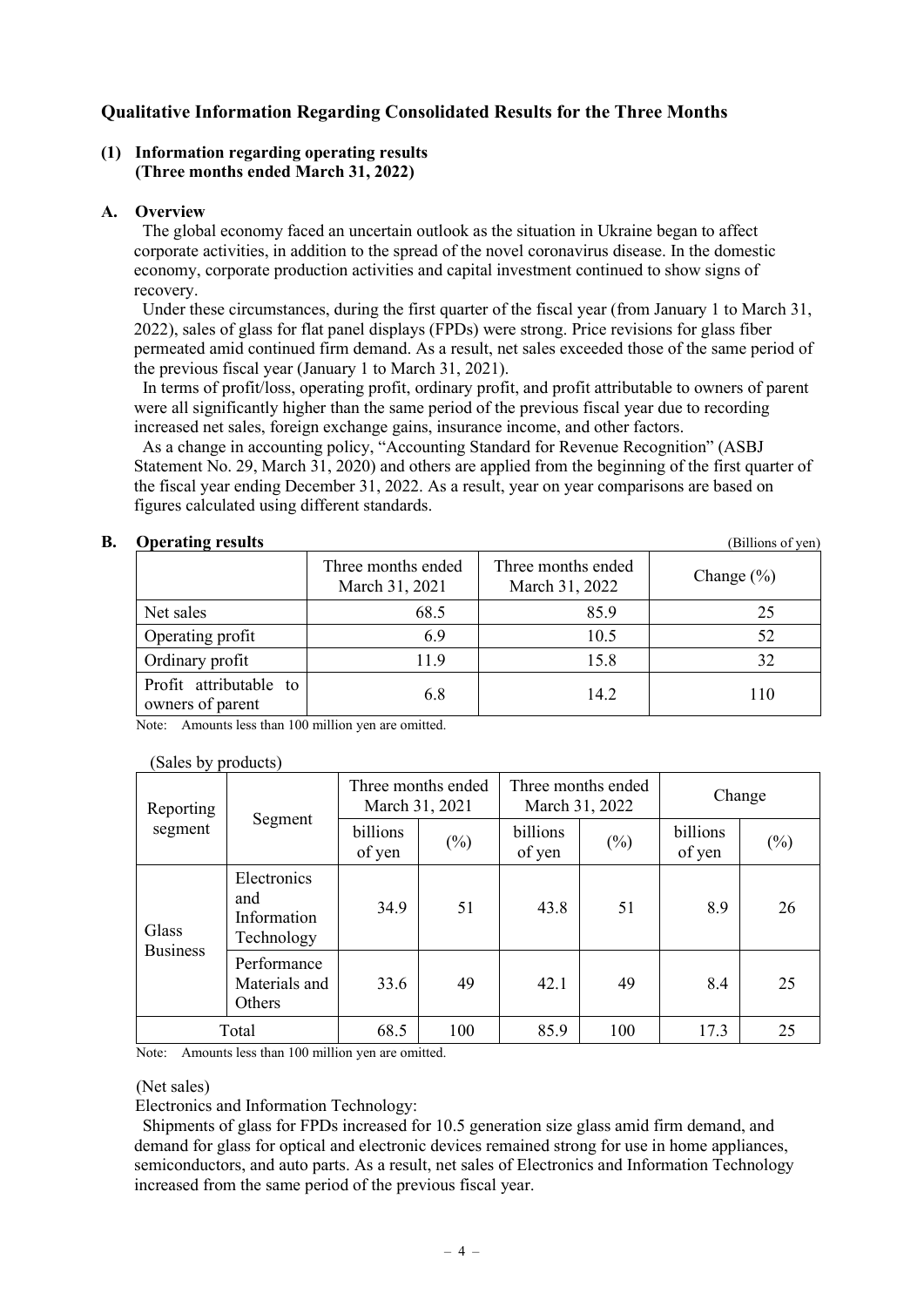### Performance Materials and Others:

For glass fiber, price revisions progressed amid firm demand mainly for high-performance resin used in auto parts. Heat-resistant glass also continued to enjoy robust demand overseas, and shipments of glass tubing for pharmaceutical and medical use and glass for building materials were also firm. As a result, sales of Performance Materials and Others exceeded those of the same period of the previous fiscal year.

### (Profit/loss)

In addition to the increase in net sales, operating profit exceeded that of the same period of the previous fiscal year, mainly due to the fact that a portion of the cost increase caused by soaring raw materials, fuel and logistics costs was reflected in product price revisions as well as the positive results of cost-cutting activities. Both ordinary profit and profit attributable to owners of parent were significantly higher than those in the same period of the previous fiscal year due to an increase in foreign exchange gains attributable to revaluation of receivables and payables related to loans for overseas subsidiaries in non-operating income and recording an extraordinary income on insurance income related to power outage at domestic plants in 2020.

| (2) Information regarding consolidated earnings forecasts and other forward-looking statements |                  |
|------------------------------------------------------------------------------------------------|------------------|
| (Consolidated earnings forecasts for the six months ending June 30, 2022)                      |                  |
|                                                                                                | (Dillone of von) |

|                                            |                                 |                      |         | (DHHUIIS UI YUII) |
|--------------------------------------------|---------------------------------|----------------------|---------|-------------------|
|                                            | Six months ending June 30, 2022 |                      | Change  | Change            |
|                                            | Previous forecast (A)           | Revised forecast (B) | $(B-A)$ | (%)               |
| Net sales                                  | 160.0                           | 170.0                | 10.0    |                   |
| Operating profit                           | 18.0                            | 20.0                 | 2.0     |                   |
| Ordinary profit                            | 18.0                            | 21.0                 | 3.0     | 17                |
| Profit attributable to<br>owners of parent | 14.0                            | 18.0                 | 4.0     | 29                |

Note: Amounts less than 100 million yen are omitted.

### **(Consolidated earnings forecasts for the year ending December 31, 2022)**

|                                            | (Billions of yen)                |
|--------------------------------------------|----------------------------------|
|                                            | Year ending<br>December 31, 2022 |
| Net sales                                  | 330.0                            |
| Operating profit                           | 37.0                             |
| Ordinary profit                            | 37.0                             |
| Profit attributable to owners<br>of parent | 30.0                             |

Note: Amounts less than 100 million yen are omitted.

Although the outlook for the global economy has become increasingly uncertain, we expect sales to be generally favorable for the second quarter (from April 1 to June 30, 2022). We expect to be able to absorb increased costs related to raw materials, fuel, and logistics, partly due to the effect of price revisions, and we expect to be able to respond adequately to disruptions in the supply chain.

Combining the actual results for the first quarter of the fiscal year with the aforementioned estimates, the Company has revised upward its forecast for both net sales and profits for the six months ending June 30, 2022, exceeding the previous forecast.

The full-year consolidated earnings forecast for the fiscal year ending December 31, 2022, remains unchanged from the previous forecast (February 2, 2022) due to the increasingly uncertain future outlook.

The forward-looking statements, including earnings forecasts, contained in these materials are based on certain assumptions deemed to be reasonable by the Company Group and include risks and contingencies. Actual business results may differ substantially due to a number of factors. Factors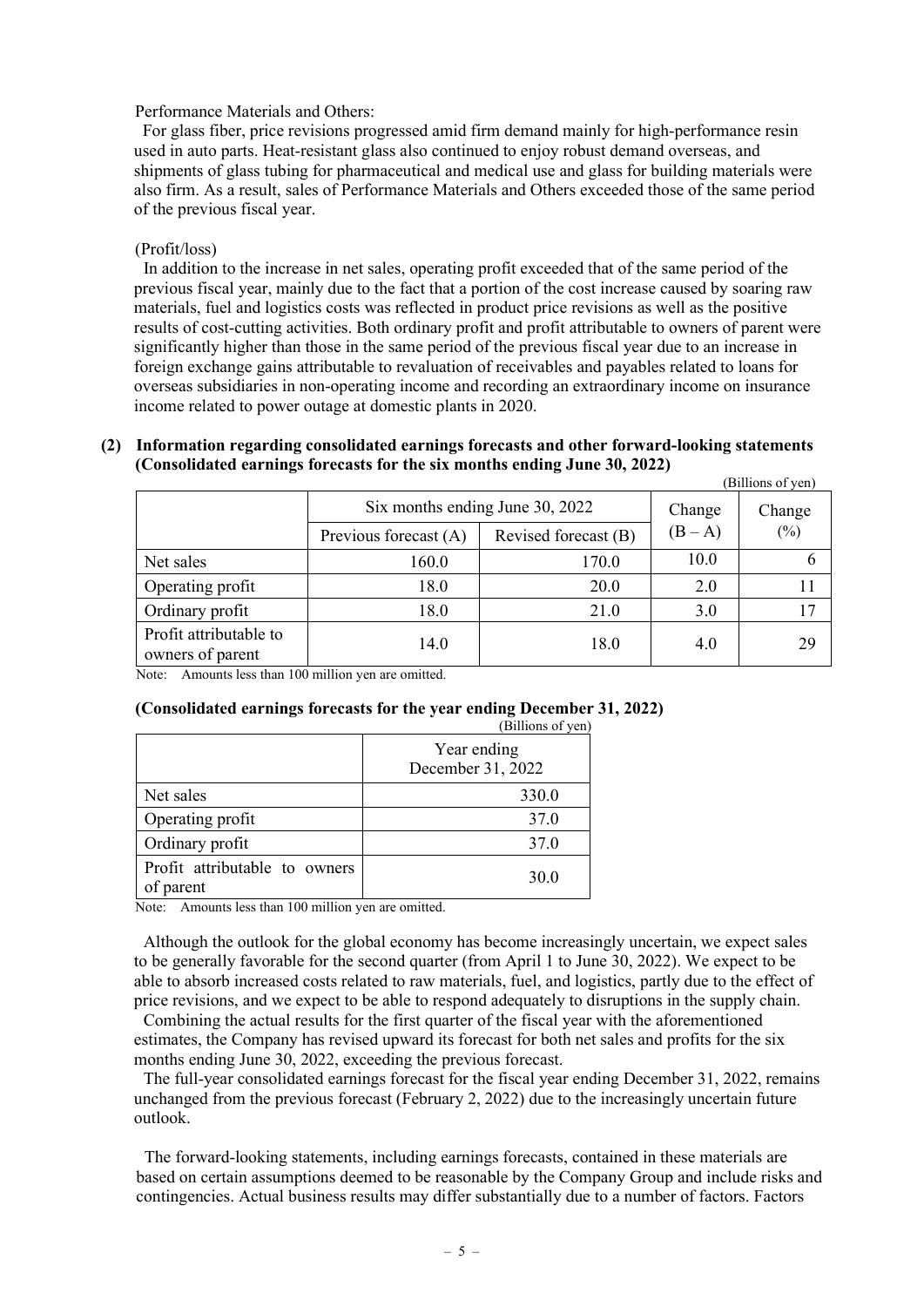that may impact actual business results include the economic conditions of global markets, various rules and regulations such as those concerning trade, significant fluctuation of supply and demand of products in principal markets as well as the financial situation showing extensive changes in prices on capital markets, exchange rates, and interest rates, rapid technological advancement in addition to spread of infection. Factors not mentioned here also could have a significant impact on business results.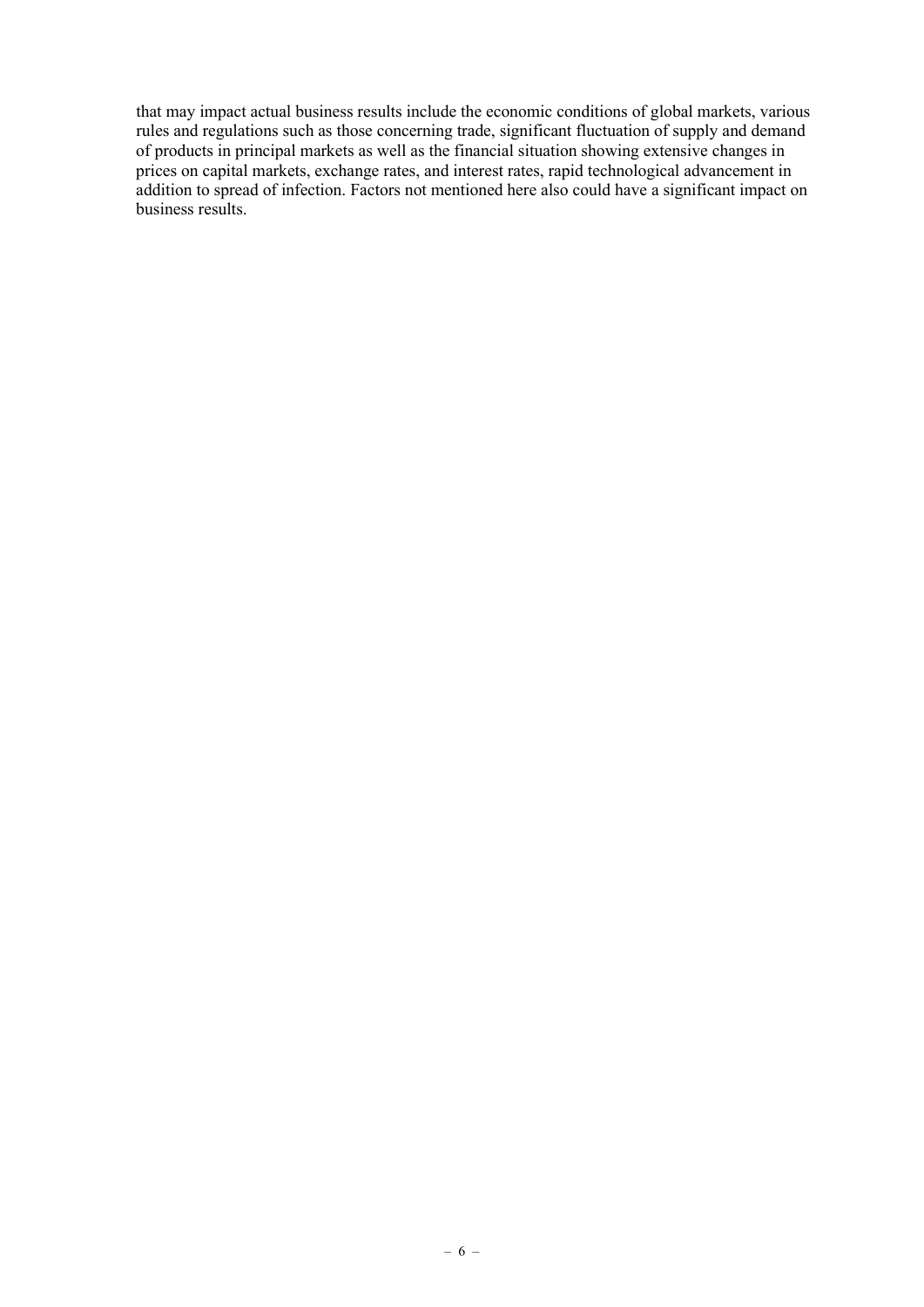## **Quarterly consolidated financial statements**

# **(1) Quarterly consolidated balance sheet**

|                                                        |                         | (Millions of yen)    |
|--------------------------------------------------------|-------------------------|----------------------|
|                                                        | As of December 31, 2021 | As of March 31, 2022 |
| Assets                                                 |                         |                      |
| Current assets                                         |                         |                      |
| Cash and deposits                                      | 134,974                 | 127,348              |
| Notes and accounts receivable - trade                  | 59,579                  |                      |
| Notes and accounts receivable - trade, and             |                         | 69,906               |
| contract assets                                        |                         |                      |
| Electronically recorded monetary claims -<br>operating | 1,033                   | 1,134                |
| Merchandise and finished goods                         | 32,045                  | 34,819               |
| Work in process                                        | 1,340                   | 1,757                |
| Raw materials and supplies                             | 28,714                  | 33,784               |
| Other                                                  | 7,001                   | 8,871                |
| Allowance for doubtful accounts                        | (177)                   | (178)                |
| Total current assets                                   | 264,512                 | 277,444              |
| Non-current assets                                     |                         |                      |
| Property, plant and equipment                          |                         |                      |
| Buildings and structures, net                          | 78,152                  | 79,385               |
| Machinery, equipment and vehicles, net                 | 261,119                 | 276,758              |
| Other, net                                             | 41,008                  | 42,642               |
| Total property, plant and equipment                    | 380,280                 | 398,786              |
| Intangible assets                                      | 4,958                   | 5,215                |
| Investments and other assets                           |                         |                      |
| Other                                                  | 48,394                  | 45,615               |
| Allowance for doubtful accounts                        | (17)                    | (16)                 |
| Total investments and other assets                     | 48,377                  | 45,599               |
| Total non-current assets                               | 433,617                 | 449,600              |
| Total assets                                           | 698,129                 | 727,045              |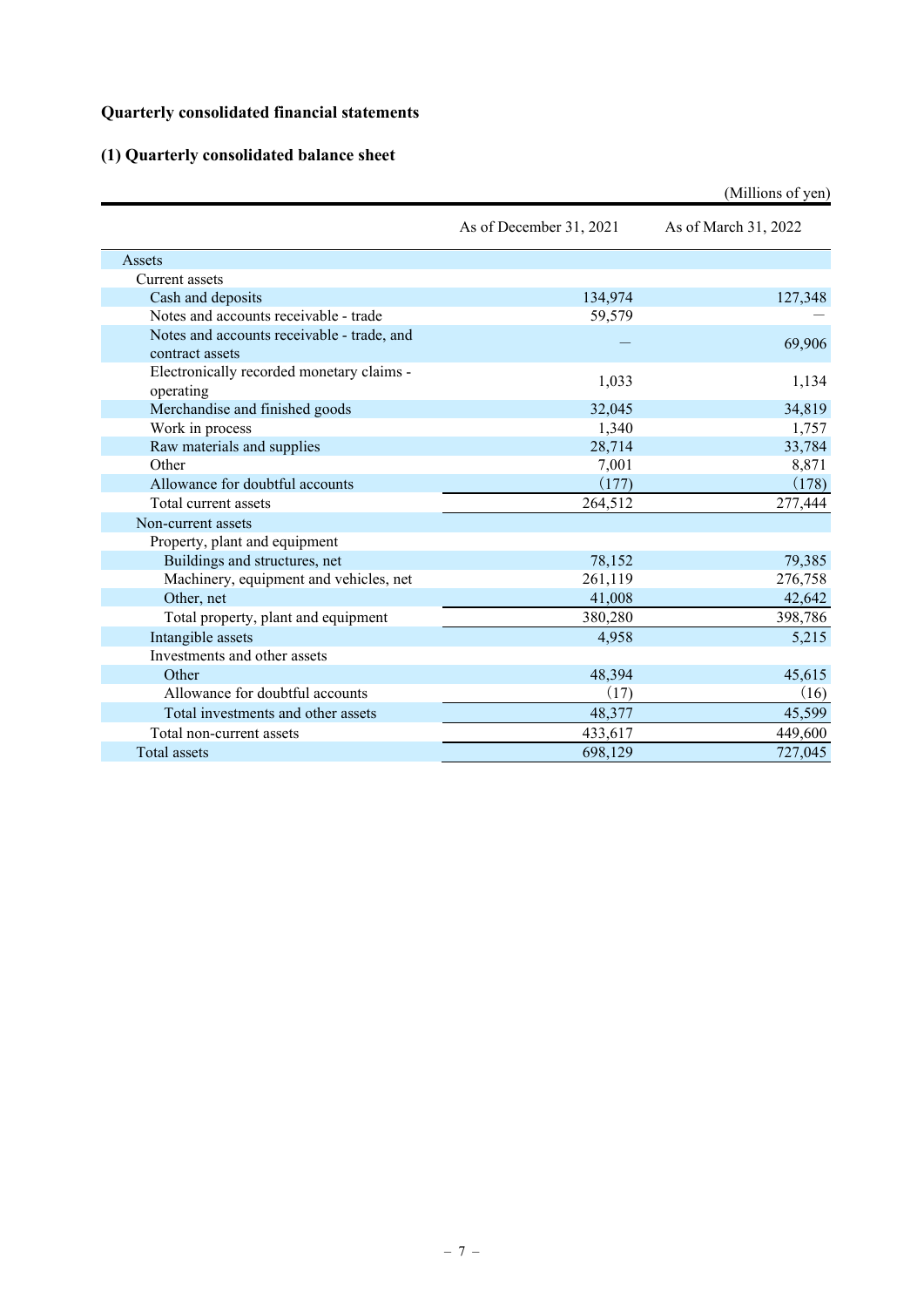|                                                 | As of December 31, 2021 | As of March 31, 2022 |
|-------------------------------------------------|-------------------------|----------------------|
| Liabilities                                     |                         |                      |
| <b>Current</b> liabilities                      |                         |                      |
| Notes and accounts payable - trade              | 42,539                  | 48,980               |
| Short-term borrowings                           | 24,910                  | 26,501               |
| Current portion of bonds payable                | 10,000                  | 10,000               |
| Income taxes payable                            | 8,704                   | 4,161                |
| Other provisions                                | 281                     | 197                  |
| Other                                           | 31,498                  | 33,777               |
| Total current liabilities                       | 117,934                 | 123,617              |
| Non-current liabilities                         |                         |                      |
| Bonds payable                                   | 20,000                  | 20,000               |
| Long-term borrowings                            | 39,911                  | 45,540               |
| Provision for special repairs                   | 8,670                   | 9,069                |
| Other provisions                                | 312                     | 296                  |
| Retirement benefit liability                    | 1,213                   | 1,260                |
| Other                                           | 10,342                  | 9,782                |
| Total non-current liabilities                   | 80,451                  | 85,949               |
| <b>Total liabilities</b>                        | 198,386                 | 209,567              |
| Net assets                                      |                         |                      |
| Shareholders' equity                            |                         |                      |
| Share capital                                   | 32,155                  | 32,155               |
| Capital surplus                                 | 34,294                  | 34,294               |
| Retained earnings                               | 429,354                 | 438,063              |
| Treasury shares                                 | (20, 120)               | (20, 121)            |
| Total shareholders' equity                      | 475,684                 | 484,393              |
| Accumulated other comprehensive income          |                         |                      |
| Valuation difference on available-for-sale      |                         |                      |
| securities                                      | 17,104                  | 15,060               |
| Deferred gains or losses on hedges              | 172                     | (287)                |
| Foreign currency translation adjustment         | 2,108                   | 13,856               |
| Total accumulated other comprehensive<br>income | 19,385                  | 28,630               |
| Non-controlling interests                       | 4,672                   | 4,454                |
| Total net assets                                | 499,742                 | 517,477              |
| Total liabilities and net assets                | 698,129                 | 727,045              |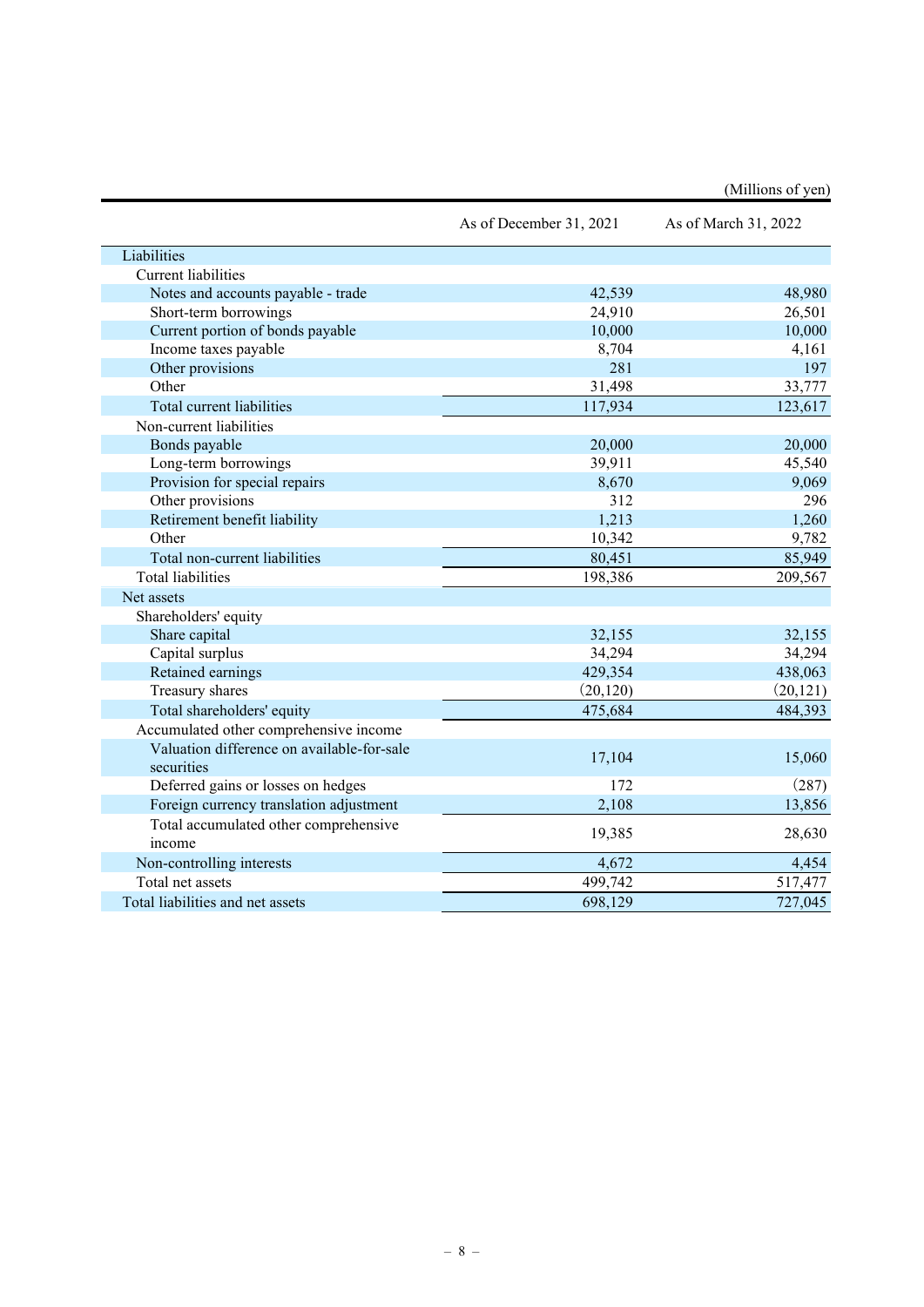### **(2) Quarterly consolidated statement of income (cumulative) and quarterly consolidated statement of comprehensive income (cumulative) Quarterly consolidated statement of income (cumulative)**

|                                                  |                                      | (Millions of yen)                    |
|--------------------------------------------------|--------------------------------------|--------------------------------------|
|                                                  | Three months ended<br>March 31, 2021 | Three months ended<br>March 31, 2022 |
| Net sales                                        | 68,599                               | 85,991                               |
| Cost of sales                                    | 51,329                               | 59,586                               |
| Gross profit                                     | 17,270                               | 26,404                               |
| Selling, general and administrative expenses     | 10,340                               | 15,889                               |
| Operating profit                                 | 6,929                                | 10,515                               |
| Non-operating income                             |                                      |                                      |
| Interest income                                  | 141                                  | 171                                  |
| Dividend income                                  | 198                                  | 417                                  |
| Foreign exchange gains                           | 4,015                                | 5,148                                |
| Other                                            | 1,197                                | 410                                  |
| Total non-operating income                       | 5,552                                | 6,148                                |
| Non-operating expenses                           |                                      |                                      |
| Interest expenses                                | 136                                  | 140                                  |
| Loss on retirement of non-current assets         | 154                                  | 407                                  |
| Other                                            | 192                                  | 294                                  |
| Total non-operating expenses                     | 483                                  | 843                                  |
| Ordinary profit                                  | 11,998                               | 15,820                               |
| Extraordinary income                             |                                      |                                      |
| Insurance claim income                           | 1,208                                | 4,157                                |
| Other                                            | 1,990                                | 544                                  |
| Total extraordinary income                       | 3,198                                | 4,701                                |
| <b>Extraordinary</b> losses                      |                                      |                                      |
| Loss on accident                                 | 5,249                                |                                      |
| Total extraordinary losses                       | 5,249                                |                                      |
| Profit before income taxes                       | 9,946                                | 20,521                               |
| Income taxes                                     | 3,058                                | 6,016                                |
| Profit                                           | 6,888                                | 14,504                               |
| Profit attributable to non-controlling interests | 84                                   | 214                                  |
| Profit attributable to owners of parent          | 6,804                                | 14,289                               |